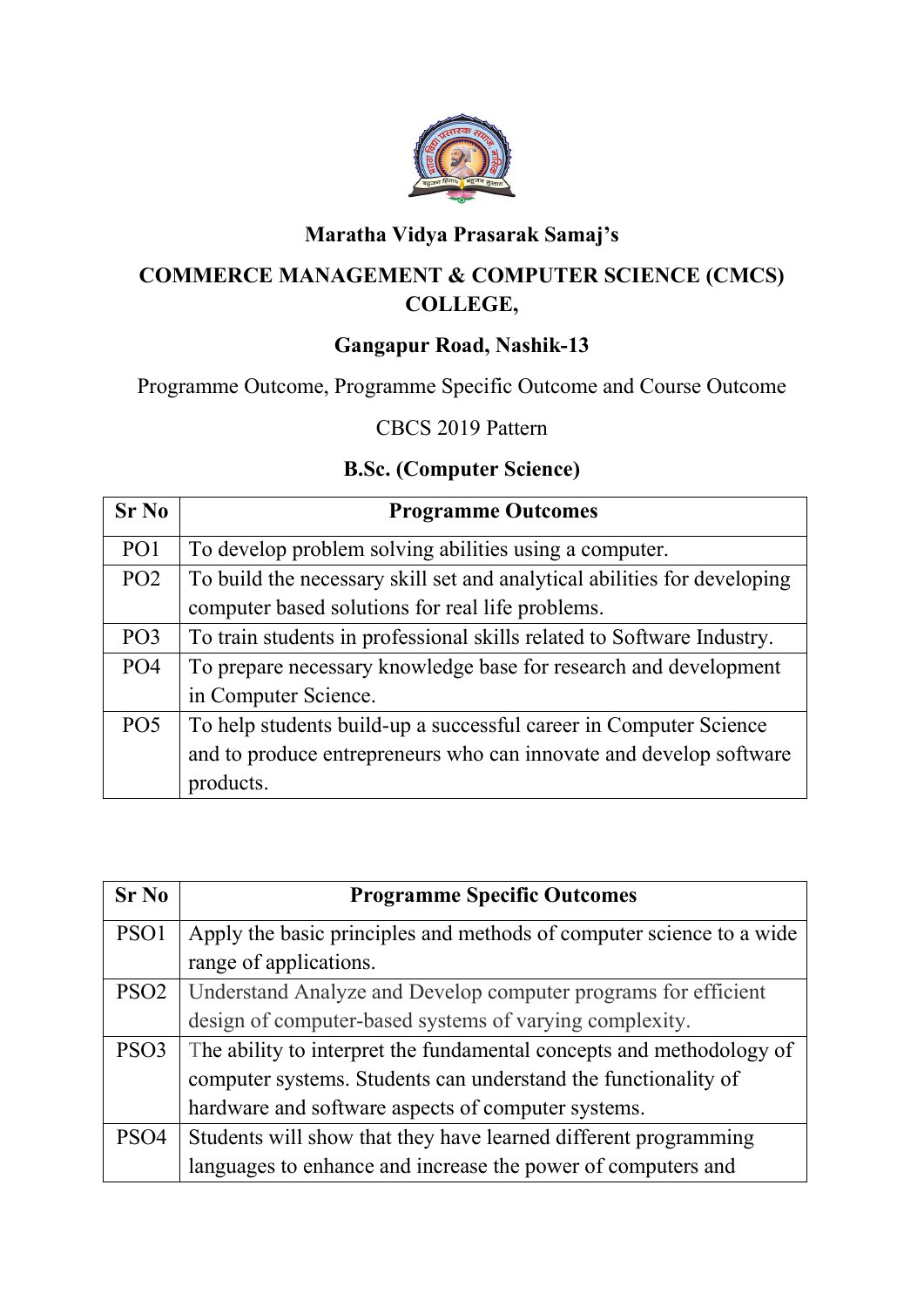| internet                                                                 |
|--------------------------------------------------------------------------|
| PSO5   Design, correctly implement and document solutions to significant |
| computational problems.                                                  |

| <b>Subject</b>             | <b>Course Outcomes (F.Y.B.Sc(CS))</b>                |
|----------------------------|------------------------------------------------------|
| Problem Solving            | CO1 Explore algorithmic approaches to problem        |
| using Computer and         | solving.                                             |
| 'C' Programming            | CO2 Develop modular programs using control           |
|                            | structures and arrays in 'C'.                        |
|                            |                                                      |
| Database                   | CO1Solve real world problems using appropriate set,  |
| <b>Management Systems</b>  | function, and relational models.                     |
|                            | CO2 Design E-R Model for given requirements and      |
|                            | convert the same into database tables.               |
|                            | CO3 Use SQL                                          |
| Practical course on        | CO1 Devise pseudo codes and flowchart for            |
| Problem Solving            | computational problems.                              |
| using Computer and         | CO2 Write, debug and execute simple programs in 'C'  |
| 'C' programming and        | CO3 Create database tables in postgreSQL.            |
| Database                   | CO4 Write and execute simple, nested queries         |
| <b>Management Systems</b>  |                                                      |
| Advanced 'C'               | CO1 Develop modular programs using control           |
| Programming                | structures, pointers, arrays, strings and structures |
|                            | CO2 Design and develop solutions to real world       |
|                            | problems using C.                                    |
| <b>Relational Database</b> | CO1 Design E-R Model for given requirements and      |
| <b>Management Systems</b>  | convert the same into database tables.               |
|                            | CO2 Use database techniques such as SQL & PL/SQL.    |
|                            | CO3 Explain transaction Management in relational     |
|                            | database System.                                     |
|                            | Use advanced database Programming concept            |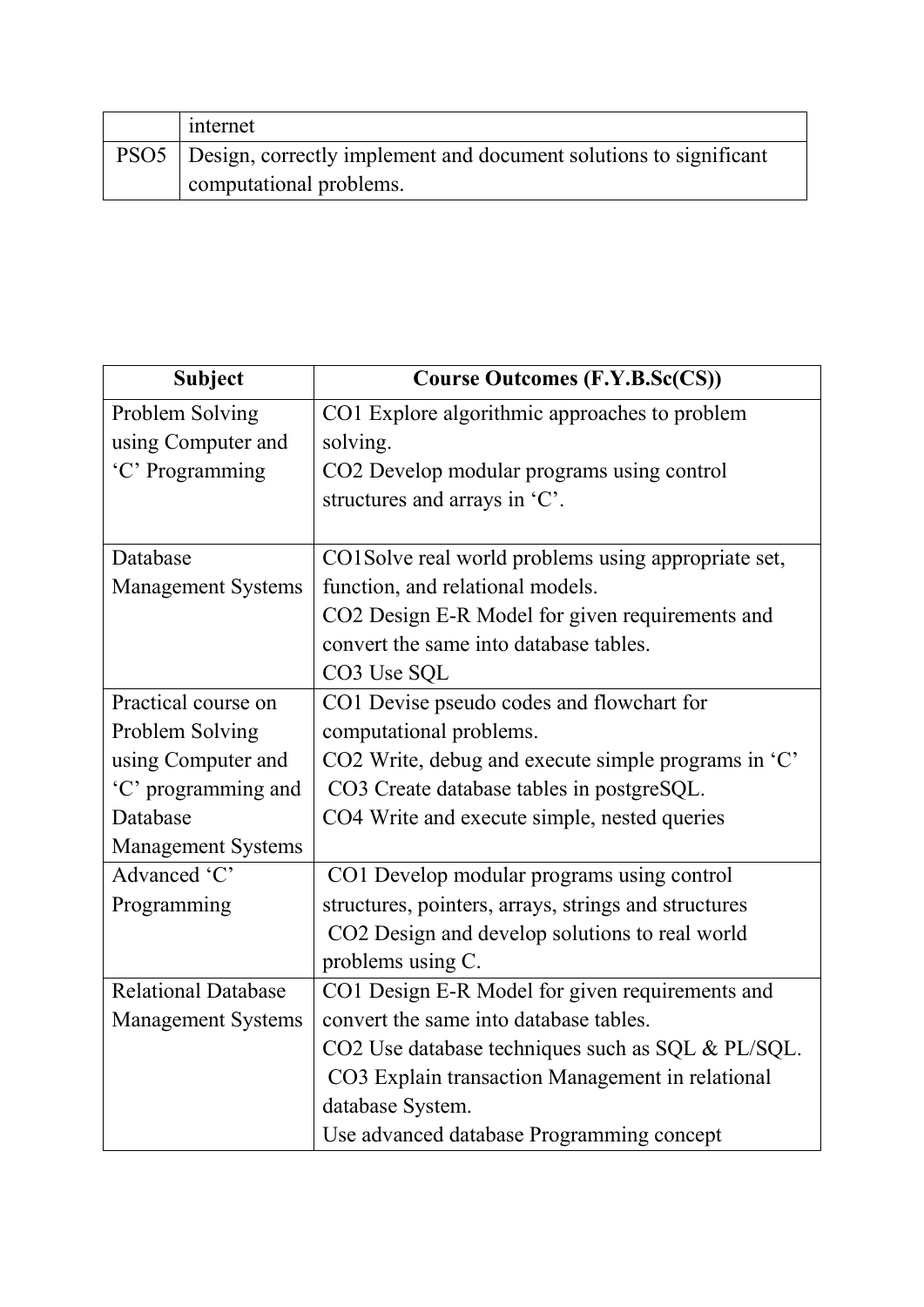| Practical Course on        | CO1 Write, debug and execute programs using               |
|----------------------------|-----------------------------------------------------------|
| Advanced 'C'               | advanced features in 'C'                                  |
| Programming and            | CO2 To use SQL & PL/SQL.                                  |
| <b>Relational Database</b> | CO3 To perform advanced database operations               |
| <b>Management Systems</b>  |                                                           |
| Mathematics                | CO1 Students should be able to work with graphs and       |
|                            | identify certain parameters and properties of the given   |
|                            | graphs.                                                   |
|                            | CO2 Students should be able to perform certain            |
|                            | algorithms, justify why these algorithms work, and give   |
|                            | some estimates of the running times of these              |
|                            | algorithms.                                               |
|                            | CO3 Students should be able to solve basic exercises of   |
|                            | the type: given a graph with properties X, prove that the |
|                            | graph also has property Y.                                |
|                            | CO4 Students should develop an appreciation for the       |
|                            | literature on the subject and be able to read and present |
|                            | results from the literature.                              |
|                            | CO5 Students should be able to write cohesive and         |
|                            | comprehensive solutions to exercises and be able to       |
|                            | defend their arguments.                                   |
| <b>Statistics</b>          | CO1 To tabulate and make frequency distribution of the    |
|                            | given data.                                               |
|                            | CO2 To use various graphical and diagrammatic             |
|                            | techniques and interpret.                                 |
|                            | CO3 To compute various measures of central tendency,      |
|                            | dispersion, Skewness and kurtosis                         |
|                            | CO4 To fit the Binomial and Poisson distributions.        |
|                            | CO5. To compute the measures of attributes.               |
|                            | CO6. The process of collection of data, its condensation  |
|                            | and representation for real life data.                    |
|                            | CO7. To study free statistical software's and use them    |
|                            | for data analysis in project.                             |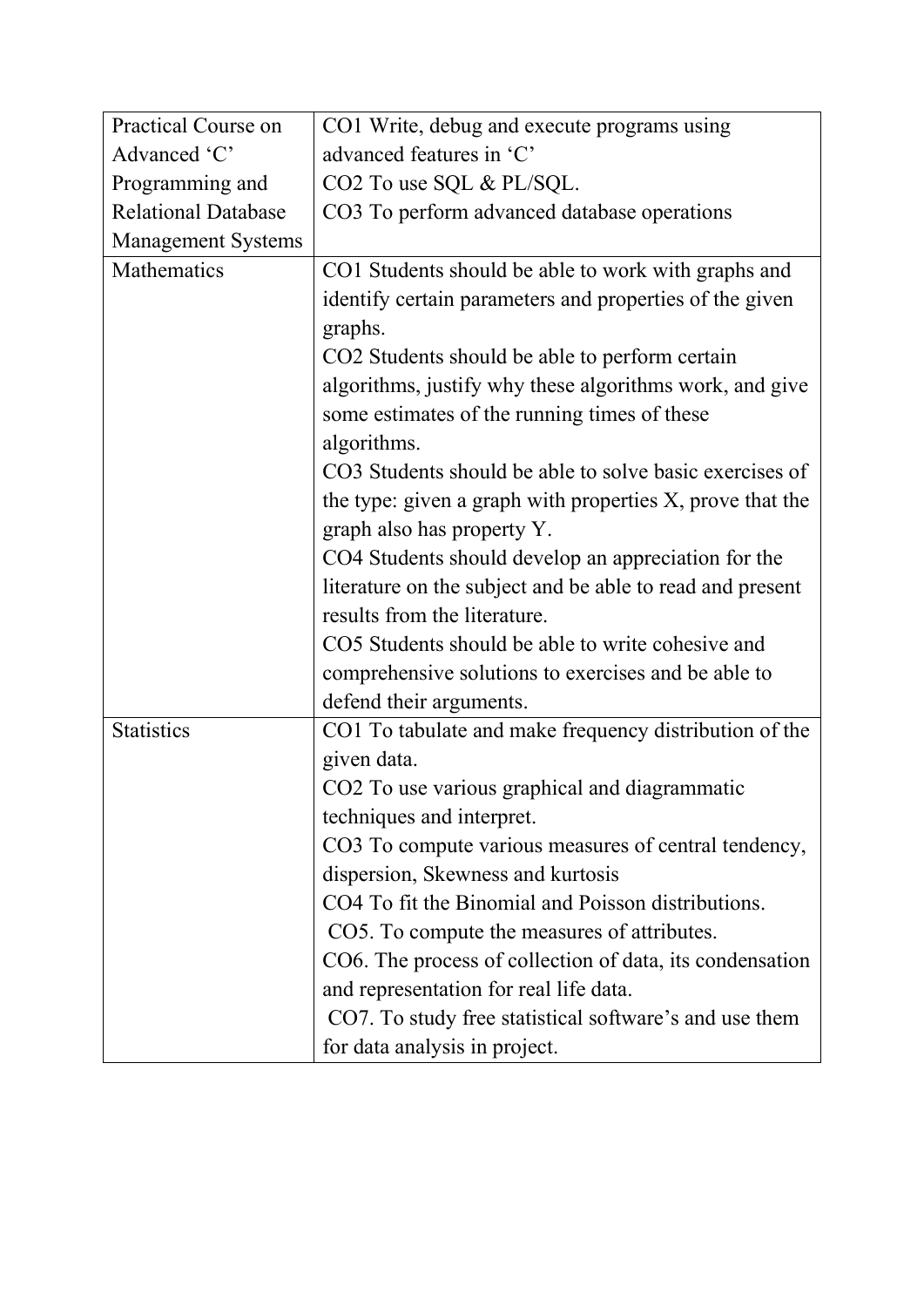| Electronics | CO1 To study various types of semiconductor devices      |
|-------------|----------------------------------------------------------|
|             | CO2 To study elementary electronic circuits and          |
|             | systems                                                  |
|             | CO3 To get familiar with concepts of digital electronics |
|             | CO4 To learn number systems and their representation     |
|             | CO5 To understand basic logic gates, Boolean algebra     |
|             | and K-maps                                               |
|             | CO6 To study arithmetic circuits, combinational          |
|             | circuits and sequential circuits                         |
|             | CO7 To study Instrumentation System                      |
|             | CO8 To study various blocks of Instrumentation           |
|             | System                                                   |
|             | CO9 To study Smart Instrumentation System                |
|             | CO10 To get familiar digital sequential circuits         |
|             | CO11 To study Basic computer Organization                |
|             | CO12 To study Memory architecture                        |

| <b>Subject</b>    | <b>Course Outcomes (S.Y.B.Sc(CS))</b>                           |
|-------------------|-----------------------------------------------------------------|
| Data              | CO1 To use well-organized data structures in solving various    |
| <b>Structures</b> | problems.                                                       |
| and               | CO2 To differentiate the usage of various structures in problem |
| Algorithms        | solution.                                                       |
| $-I$              | CO3 Implementing algorithms to solve problems using             |
|                   | appropriate data structures                                     |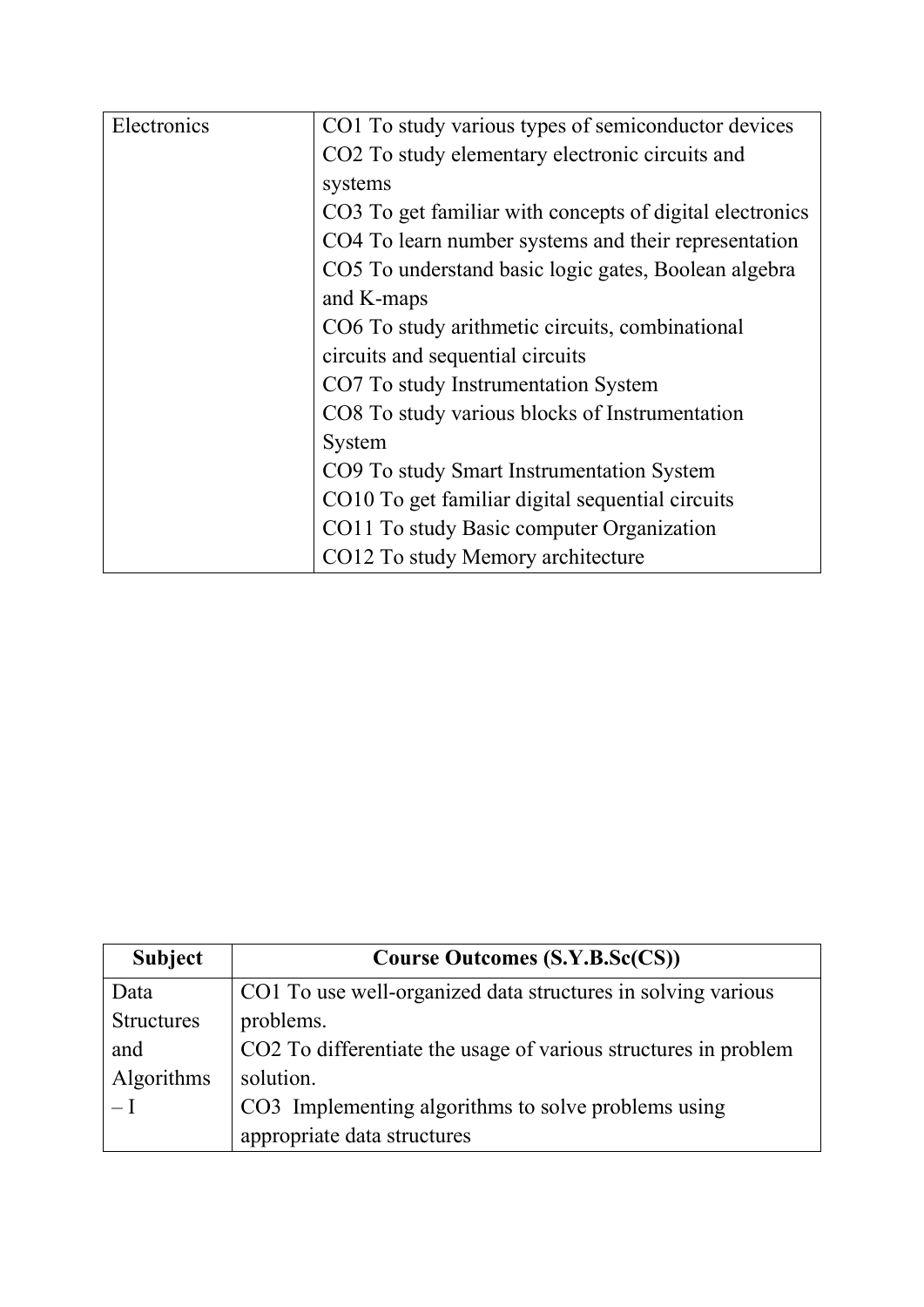| Software          | CO1 Compare and chose a process model for a software project      |
|-------------------|-------------------------------------------------------------------|
| Engineering       | development.                                                      |
|                   | CO2 Identify requirements analyse and prepare models.             |
|                   | CO3 Prepare the SRS, Design document, Project plan of a given     |
|                   | software system.                                                  |
| Data              | CO1 Implementation of different data structures efficiently       |
| <b>Structures</b> | CO2 Usage of well-organized data structures to handle large       |
| and               | amount of data                                                    |
| Algorithms-       | CO3 Usage of appropriate data structures for problem solving      |
| $\mathbf{I}$      |                                                                   |
| Computer          | CO1 Have a good understanding of the OSI and TCP/IP               |
| Networks-I        | Reference Models and in particular have a good knowledge of       |
|                   | Layers.                                                           |
|                   | CO2 Understand the working of various protocols.                  |
|                   | CO3 Analyse the requirements for a given organizational           |
|                   | structure and select the most appropriate networking architecture |
|                   | and technologies                                                  |
| Mathematics       | CO1 A student should be able to recall basic facts about          |
|                   | mathematics and should be able to display knowledge of            |
|                   | conventions such as notations, terminology and recognize basic    |
|                   | geometrical figures and graphical displays, state important facts |
|                   | resulting from their studies.                                     |
|                   | CO2 A student should get a relational understanding of            |
|                   | mathematical concepts and concerned structures, and should be     |
|                   | able to follow the patterns involved, mathematical reasoning.     |
|                   | CO3 A student should get adequate exposure to global and local    |
|                   | concerns that explore them many aspects of Mathematical           |
|                   | Sciences.                                                         |
|                   | CO4 A student be able to apply their skills and knowledge, that   |
|                   | is, translate information presented verbally into mathematical    |
|                   | form, select and use appropriate mathematical formulae or         |
|                   | techniques in order to process the information and draw the       |
|                   | relevant conclusion.                                              |
|                   | CO5 A student should be made aware of history of mathematics      |
|                   | and hence of its past, present and future role as part of our     |
|                   | culture.                                                          |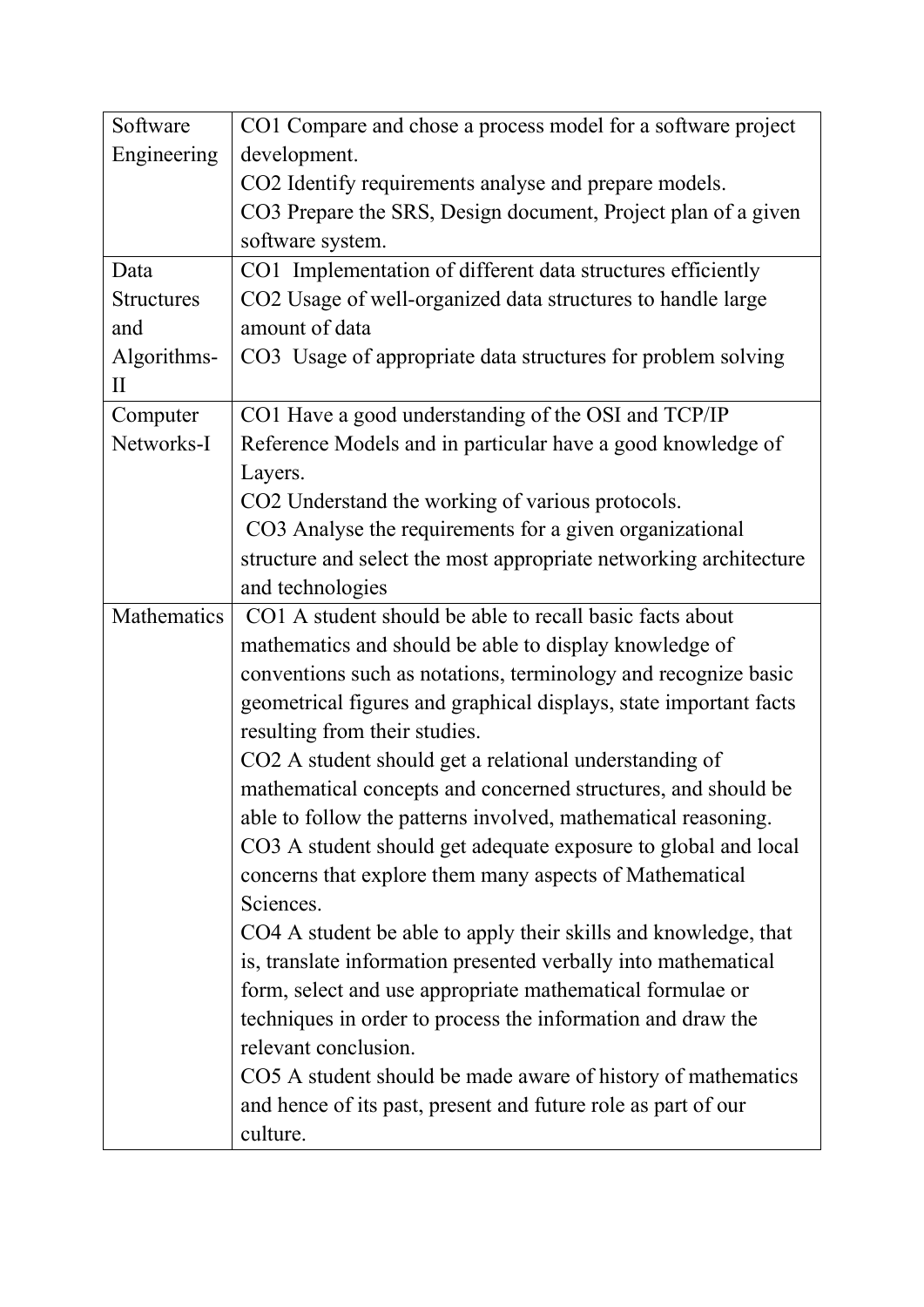| Electronics | CO1 To write programs for 8051 microcontroller                    |
|-------------|-------------------------------------------------------------------|
|             | CO2 To interface I/O peripherals to 8051 microcontroller          |
|             | CO3 To design small microcontroller based projects                |
|             | CO4 Define and explain terminologies of data communication.       |
|             | CO5 Understand the impact and limitations of various digital      |
|             | modulation techniques                                             |
|             | CO6 To acknowledge the need of spread spectrum schemes.           |
|             | CO7 Identify functions of data link layer and network layer while |
|             | accessing communication link                                      |
|             | CO8 To choose appropriate and advanced techniques to build the    |
|             | computer network                                                  |
|             | CO9 To acquire skills of Embedded C programming                   |
|             | CO10 To know multiplexing and modulation techniques useful        |
|             | in developing wireless application                                |
|             | CO11 Do build and test own network and do settings.               |
|             | CO12 To understand the difference between general computing       |
|             | and the Embedded systems.                                         |
|             | CO13 To know the fundamentals of embedded systems.                |
|             | CO14 Understand the use of Single board Computer (Such as         |
|             | Raspberry Pi) for an embedded system application.                 |
|             | CO15 Familiar with the programming environment to develop         |
|             | embedded systems and their interfaces with peripheral devices.    |
|             | CO16 To develop familiarity with tools used to develop in an      |
|             | embedded environment.                                             |
|             | CO17. Know working of wireless technologies such as Mobile        |
|             | communication, GSM, GPRS                                          |
|             | CO18 Become familiar with 3G and 4G Cellular Network              |
|             | Technologies for Data Connections.                                |
|             | CO19 Understand working principles of short range                 |
|             | communication application                                         |
|             |                                                                   |
|             | CO20 Get introduce to upcoming technology of Internet of          |
|             | Things                                                            |
|             | CO21 Explore themselves and develop new IoT based                 |
|             | applications.                                                     |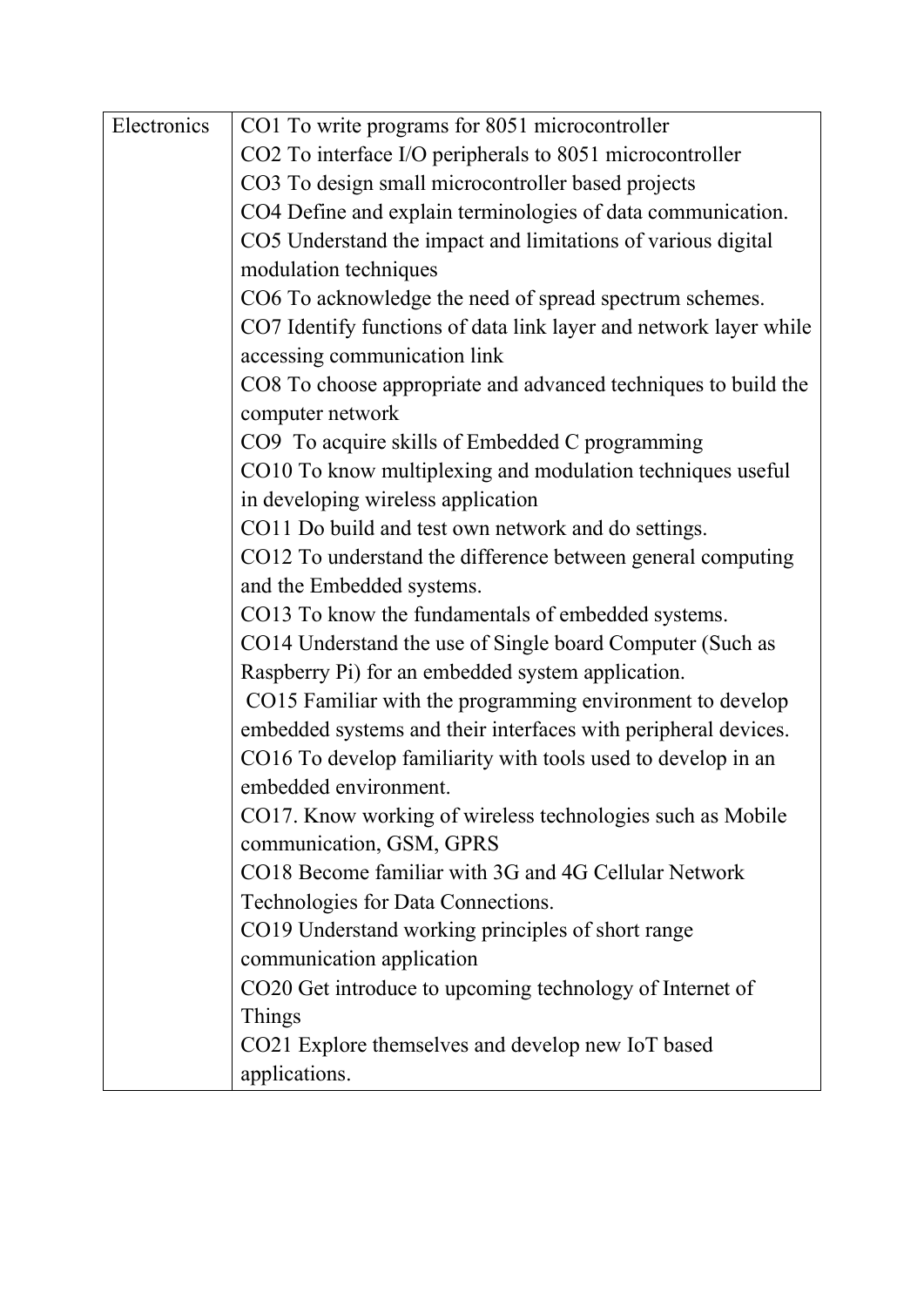| <b>Subject</b> | <b>Course Outcomes (T.Y.B.Sc(CS))</b>                       |
|----------------|-------------------------------------------------------------|
| <b>Systems</b> | CO1 To understand the design structure of a simple editor.  |
| Programming    | CO2 To understand the design structure of Assembler and     |
|                | macro processor for an                                      |
|                | hypothetical simulated computer                             |
|                | CO3 To understand the working of linkers and loaders and    |
|                | other development utilities.                                |
|                | CO4 To understand Complexity of Operating system as a       |
|                | software.                                                   |
| Operating      | CO1 To understand design issues related to process          |
| <b>Systems</b> | management and various related algorithms                   |
|                | CO2 To understand design issues related to memory           |
|                | management and various related algorithms                   |
|                | CO3 To understand design issues related to File management  |
|                | and various related algorithms                              |
| Theoretical    | CO1 To have an understanding of finite state and pushdown   |
| Computer       | automata.                                                   |
| Science        | CO2 To have knowledge of regular languages and context      |
|                | free languages.                                             |
|                | CO3 To know the relation between regular language, context  |
|                | free language and corresponding recognizers.                |
|                | CO4 To study the Turing machine and classes of problems.    |
| Compiler       | CO1 To understand design issues of a lexical analyzer and   |
| Construction   | use of Lex tool                                             |
|                | CO2 To understand design issues of a parser and use of Yacc |
|                | tool                                                        |
|                | CO3 To understand issues related to memory allocation       |
|                | CO4 To understand and design code generation schemes        |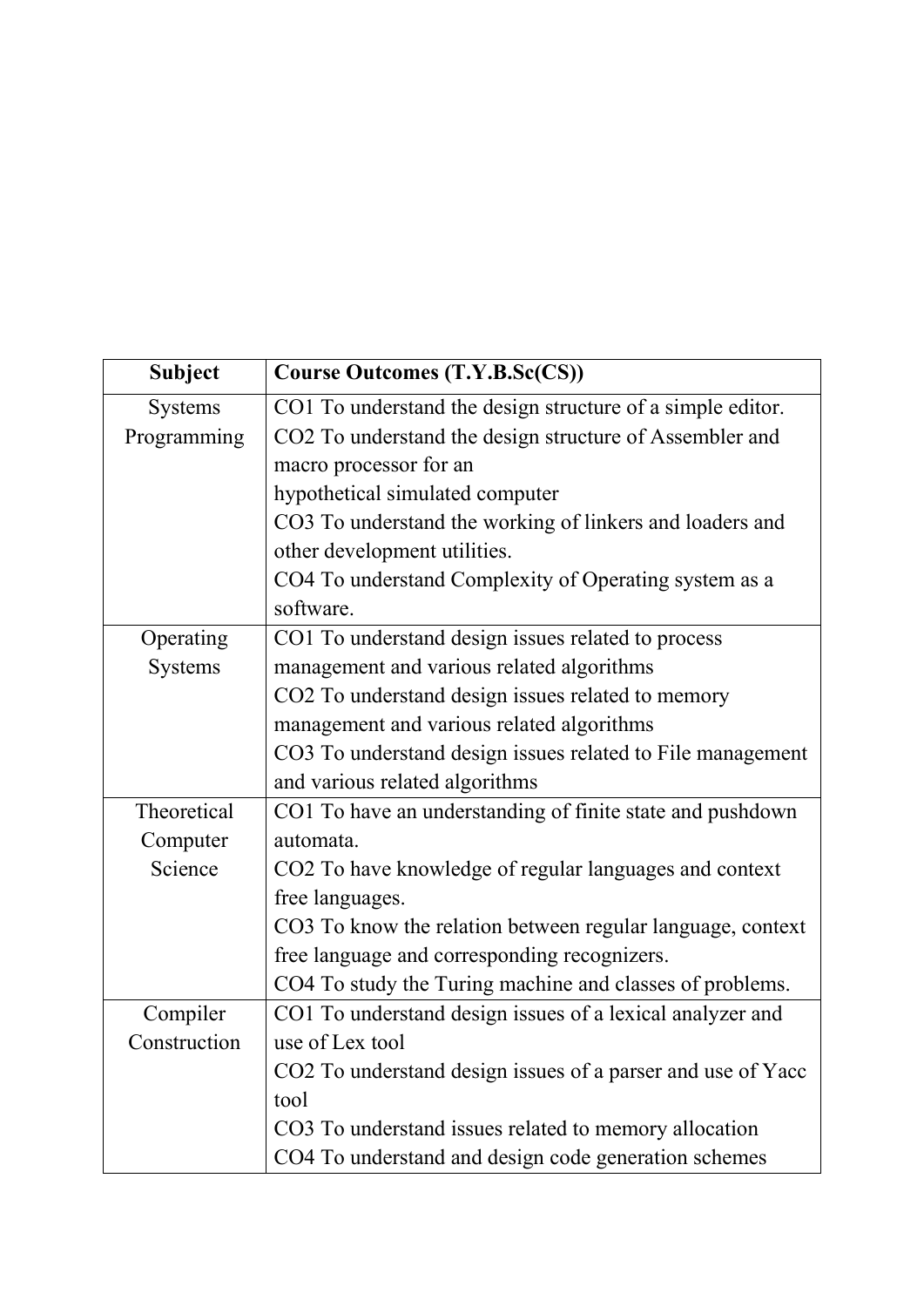| Computer               | CO1 Understand different types of networks, various    |
|------------------------|--------------------------------------------------------|
| Networks -I            | topologies and application of networks.                |
|                        | CO2 Understand types of addresses, data communication. |
|                        | CO3 Understand the concept of networking models,       |
|                        | protocols, functionality of each layer.                |
|                        | CO4 Learn basic networking hardware and tools          |
| Computer               | CO1 Basic networking concepts                          |
| Networks -II           | CO2 Understand wired and wireless networks, its types, |
|                        | functionality of layer.                                |
|                        | CO3 Understand importance of network security and      |
|                        | cryptography                                           |
| Internet               | CO1 Learn Core-PHP, Server Side Scripting Language     |
| Programming I          | CO2 Learn PHP-Database handling.                       |
| Internet               | CO1 Learn different technologies used at client Side   |
| Programming II         | <b>Scripting Language</b>                              |
|                        | CO2 Learn different technologies used at client Side   |
|                        | <b>Scripting Language</b>                              |
|                        | CO3 One PHP framework for effective design of web      |
|                        | application.                                           |
|                        | CO4 Learn JavaScript to program the behaviour of web   |
|                        | pages.                                                 |
|                        | CO5 Learn AJAX to make our application more dynamic.   |
| Programming in         | CO1 To learn Object Oriented Programming language      |
| Java-I                 | CO2 To handle abnormal termination of a program using  |
|                        | exception handling                                     |
|                        | CO3 To create flat files                               |
|                        | CO4 To design User Interface using Swing and AWT       |
| Programming in         | CO1 To learn database programming using Java           |
| Java-II                | CO2 To study web development concept using Servlet and |
|                        | <b>JSP</b>                                             |
|                        | CO3 To develop a game application using multithreading |
|                        | CO4 To learn socket programming concept                |
| <b>Object Oriented</b> | CO1 Understanding importance of Object Orientation in  |
| Software               | Software engineering                                   |
| Engineering            | CO2 Understand the components of Unified Modelling     |
|                        | Language                                               |
|                        | CO3 Understand techniques and diagrams related to      |